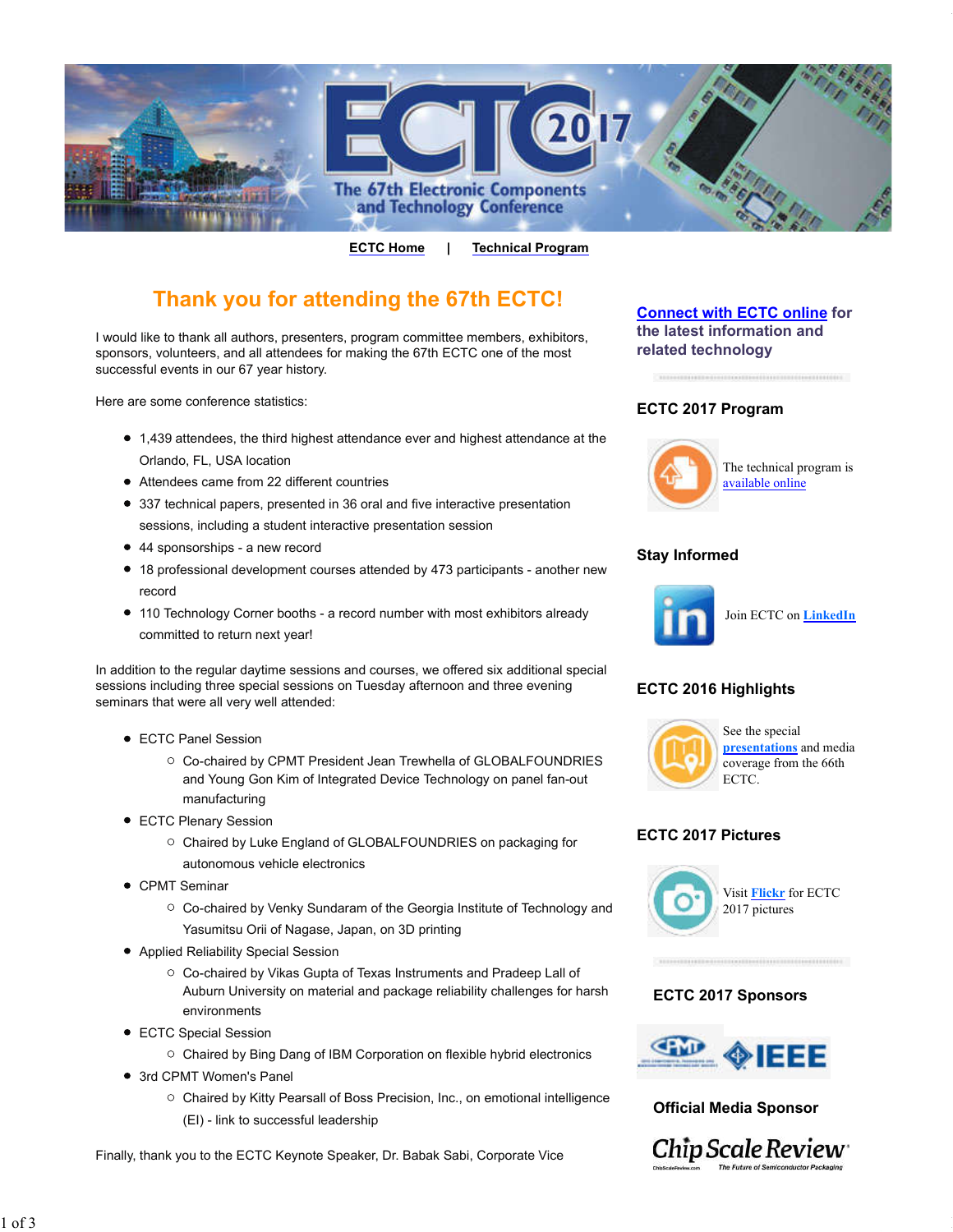President and Director of Assembly and Test Technology Development of Intel Corporation who gave a very well-received presentation on "Advanced Packaging in the New World of Data." Babak explained that heterogeneous integration will play a key role going forward.

file:///C:/Users/hbraunis/Desktop/Thank you for Attending ECTC 2017.htm

I would like to thank our corporate sponsors - particularly our Gold Gala sponsors Amkor, Cadence, Deca Technologies, Dow Electronic Materials, Lintec, Nanium, PacTech, SPTS, and Unity; our Silver Gala Sponsors Applied Materials, IBM, Micron, SPIL, Süss, Veeco, and Zeiss; and additional Special and Program sponsors.

Photos taken at the conference are now available on **Flickr**.

The 2018 conference will be held 29 May-1 June 2018, at the Sheraton San Diego Hotel and Marina, San Diego, CA, USA.

San Diego is a great venue and I hope to see you there!

Best Regards,

Henning Braunisch, Ph.D., FIEEE General Chair, 67th Electronic Components and Technology Conference Intel Corporation

> **For more information on the 2017 ECTC visit www.ectc.net**. **Also, see some of the ECTC 2016 highlights.**

Become an **ECTC Sponsor**: Don't miss this great opportunity!